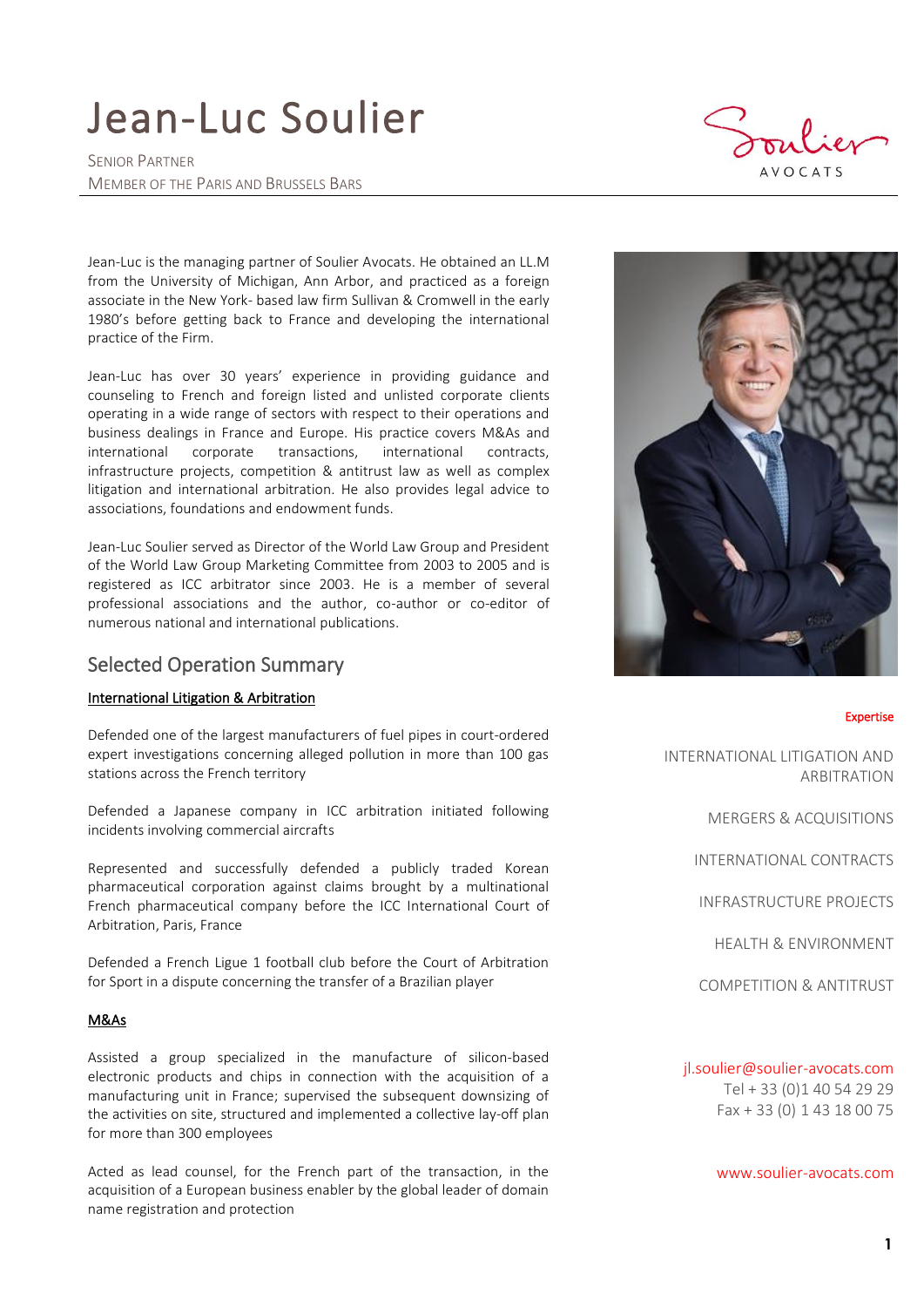# Jean-Luc Soulier



Advised the owners of the world's leading manufacturer of texturing machines in connection with the sale of their shares to a Swiss group

#### **Contracts**

Assisted a US company in connection with the negotiation of an engineering and technology transfer agreement with the state-owned telecommunications operator for the installation of the first mobile phone infrastructure in France

Advised a NYSE listed US paper manufacturer on structuring international exclusive supply agreements and general terms of sale for the marketing of industrial machines in Europe

Prepared and negotiated, on behalf of a leading French wine producer, distribution and sponsorship agreements with US partners

#### Infrastructure Projects

Assisted a consortium of major electricity companies in negotiating and preparing construction agreements for the completion of a nuclear power plant in Slovakia

Assisted a US engineering company specialized in the construction of data centers on all issues related to the implementation of large-scale infrastructure projects in Saint-Denis and Marseille

Assisted the Australian Government in connection with the construction of the Sir John Monash Centre on the site of the Australian National Memorial next to the military cemetery in Villers-Bretonneux

#### Health & Environment

Defended the interests of one of world's leading chemical companies accused of being responsible for the abnormally high death rate among the bee population in a high-profile public health case before criminal and administrative courts

Defended the Chairman of an intermunicipal association that owned an incinerator before the criminal court in the highly publicized "dioxin" public health case

Advised a world leading manufacturer of chemical products on the applicable requirements with respect to the classification, labelling and data safety sheet for phytopharmaceutical products following changes of classification of substances

#### Competition & Antitrust

Assisted the leading producer of pay-tv channels in France in a dispute concerning unfair competition practices and breach of non-compete covenants against the former shareholders and officers of one of its subsidiaries

Performed a competition due diligence investigation of fifteen French subsidiaries of an international industrial group from Northern Europe following prosecution of the officers of one of its subsidiaries in a cartel trial in the USA

Defended a major overseas container handling company before the French Competition Authority against claims of illegal price fixing

## **Background**

• Sullivan & Cromwell, New York, 1980-1981